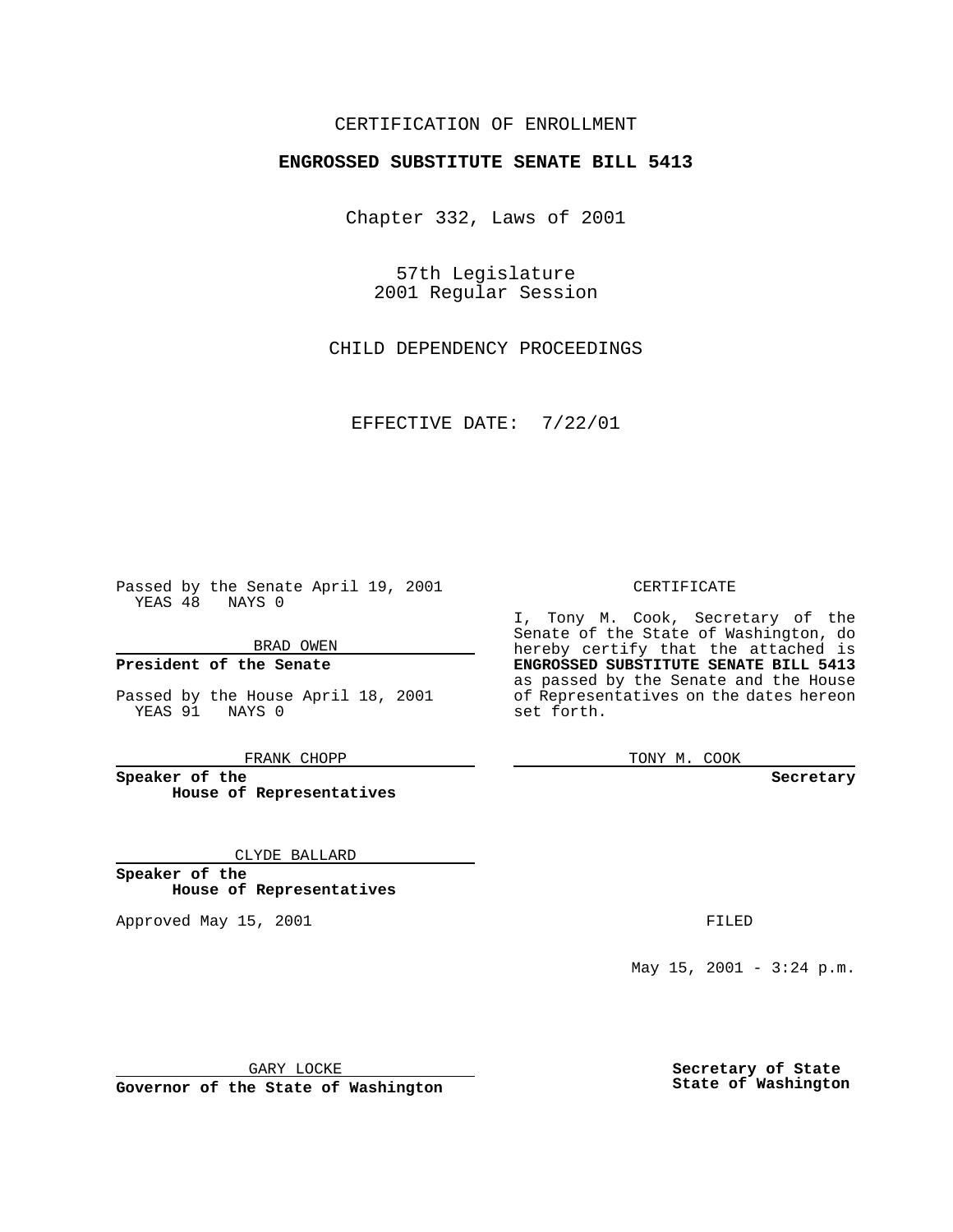## **ENGROSSED SUBSTITUTE SENATE BILL 5413** \_\_\_\_\_\_\_\_\_\_\_\_\_\_\_\_\_\_\_\_\_\_\_\_\_\_\_\_\_\_\_\_\_\_\_\_\_\_\_\_\_\_\_\_\_\_\_

\_\_\_\_\_\_\_\_\_\_\_\_\_\_\_\_\_\_\_\_\_\_\_\_\_\_\_\_\_\_\_\_\_\_\_\_\_\_\_\_\_\_\_\_\_\_\_

### AS AMENDED BY THE HOUSE

Passed Legislature - 2001 Regular Session

### **State of Washington 57th Legislature 2001 Regular Session**

**By** Senate Committee on Human Services & Corrections (originally sponsored by Senators Stevens, Hargrove, Long and Roach)

READ FIRST TIME 02/23/01.

 AN ACT Relating to provisions to improve accountability in child dependency cases; amending RCW 13.34.062, 13.34.065, 13.34.180, 13.34.138, and 13.34.110; and adding new sections to chapter 13.34 RCW.

BE IT ENACTED BY THE LEGISLATURE OF THE STATE OF WASHINGTON:

 NEW SECTION. **Sec. 1.** A new section is added to chapter 13.34 RCW to read as follows:

 (1) Following shelter care and no later than twenty-five days prior to fact-finding, the department, upon the parent's request or counsel for the parent's request, shall facilitate a conference to develop and specify in a written service agreement the expectations of both the department and the parent regarding the care and placement of the child.

 The department shall invite to the conference the parent, counsel for the parent, the foster parent or other out-of-home care provider, caseworker, guardian ad litem, counselor, or other relevant health care provider, and any other person connected to the development and well-being of the child.

 The initial written service agreement expectations must correlate with the court's findings at the shelter care hearing. The written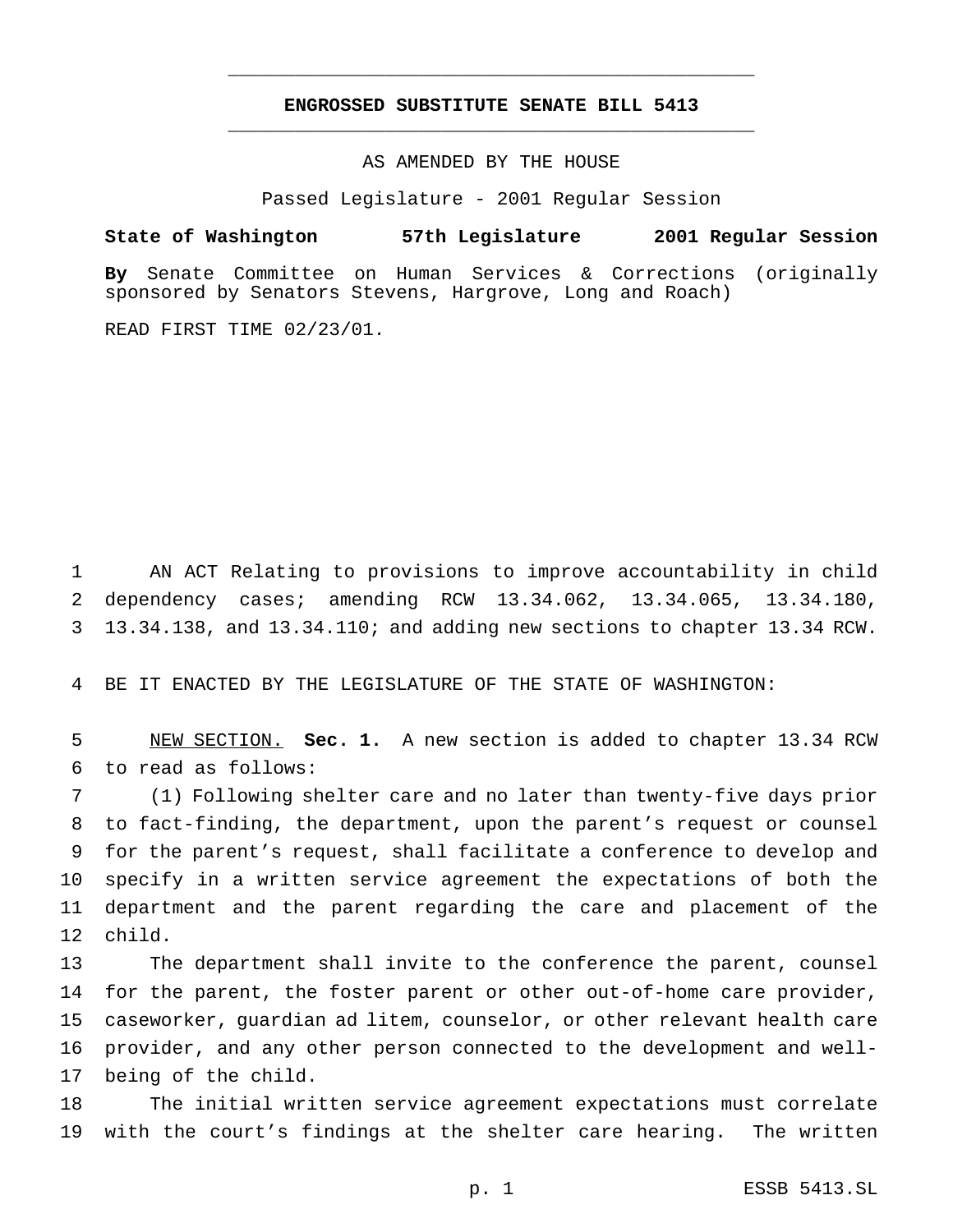service agreement must set forth specific criteria that enables the court to measure the performance of both the department and the parent, and must be updated throughout the dependency process to reflect changes in expectations. The service agreement must serve as the unifying document for all expectations established in the department's various case planning and case management documents and the findings and orders of the court during dependency proceedings.

 The court shall review the written service agreement at each stage of the dependency proceedings and evaluate the performance of both the department and the parent for consistent, measurable progress in complying with the expectations identified in the agreement.

 The case conference agreement must be agreed to and signed by the parties. The court shall not consider the content of the discussions at the case conference at the time of the fact-finding hearing for the purposes of establishing that the child is a dependent child, and the court shall not consider any documents or written materials presented at the case conference but not incorporated into the case conference agreement, unless the documents or written materials were prepared for purposes other than or as a result of the case conference and are otherwise admissible under the rules of evidence.

 (2) At any other stage in a dependency proceeding, the department, upon the parent's request, shall facilitate a case conference.

 **Sec. 2.** RCW 13.34.062 and 2000 c 122 s 5 are each amended to read as follows:

 (1) The written notice of custody and rights required by RCW 13.34.060 shall be in substantially the following form:

## "NOTICE

 Your child has been placed in temporary custody under the supervision of Child Protective Services (or other person or agency). You have important legal rights and you must take steps to protect your interests.

 1. A court hearing will be held before a judge within 72 hours of the time your child is taken into custody excluding Saturdays, Sundays, 34 and holidays. You should call the court at \_\_\_ (insert appropriate 35 phone number here) \_\_ for specific information about the date, time, and location of the court hearing.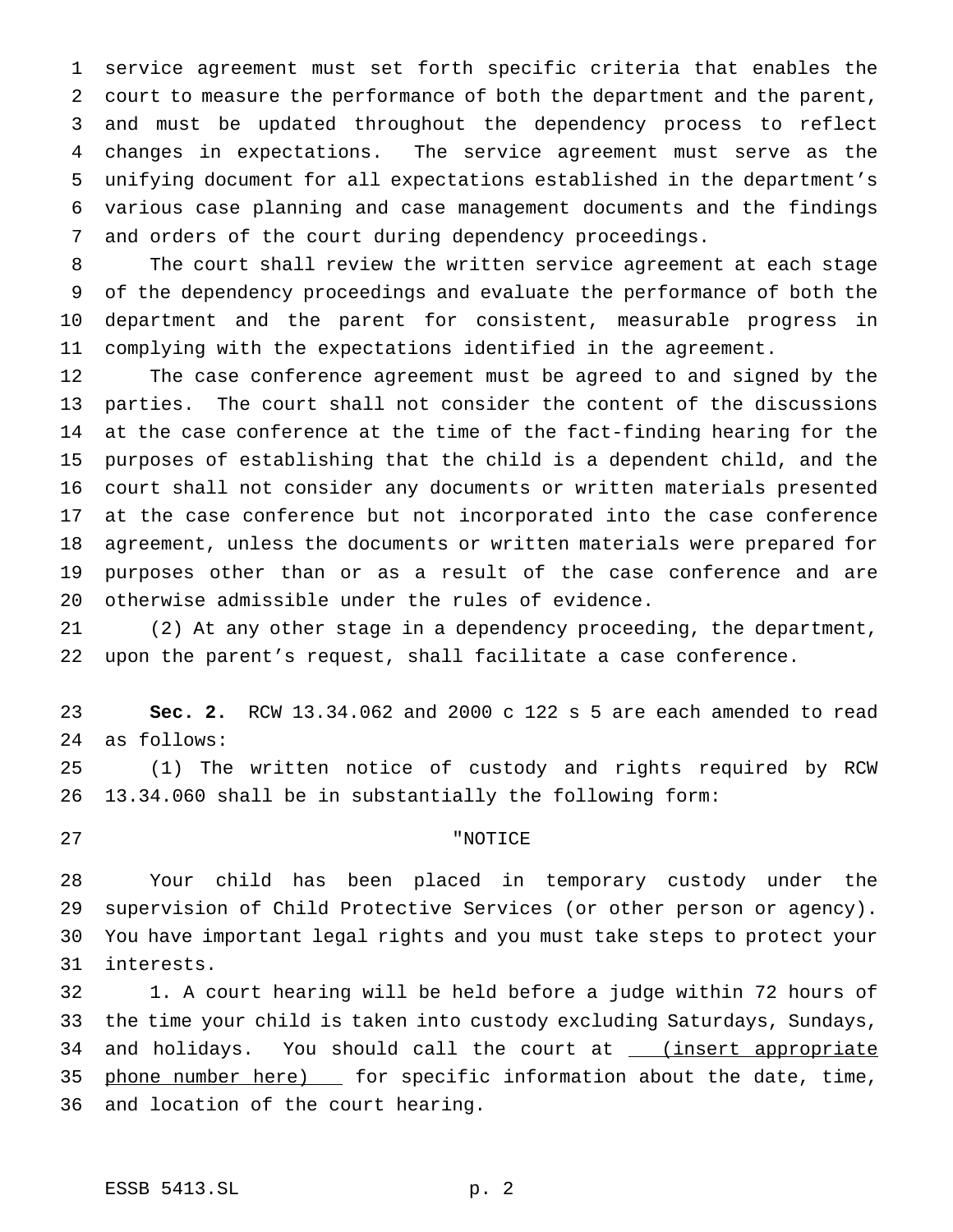2. You have the right to have a lawyer represent you at the hearing. Your right to representation continues after the shelter care 3 hearing. You have the right to records the department intends to rely upon. A lawyer can look at the files in your case, talk to child protective services and other agencies, tell you about the law, help you understand your rights, and help you at hearings. If you cannot afford a lawyer, the court will appoint one to represent you. To get 8 a court-appointed lawyer you must contact: \_ (explain local 9 procedure).

 3. At the hearing, you have the right to speak on your own behalf, to introduce evidence, to examine witnesses, and to receive a decision based solely on the evidence presented to the judge.

 4. If your hearing occurs before a court commissioner, you have the right to have the decision of the court commissioner reviewed by a superior court judge. To obtain that review, you must, within ten days after the entry of the decision of the court commissioner, file with the court a motion for revision of the decision, as provided in RCW 2.24.050.

 You should be present at any shelter care hearing. If you do not come, the judge will not hear what you have to say.

 You may call the Child Protective Services' caseworker for more information about your child. The caseworker's name and telephone 23 number are: <u>(insert name and telephone number)</u>.

24 5. You may request that the department facilitate a case conference 25 to develop a written service agreement following the shelter care hearing. The service agreement may not conflict with the court's order 27 of shelter care. You may request that a multidisciplinary team, family 28 group conference, prognostic staffing, or case conference be convened 29 for your child's case. You may participate in these processes with your counsel present."

 Upon receipt of the written notice, the parent, guardian, or legal custodian shall acknowledge such notice by signing a receipt prepared by child protective services. If the parent, guardian, or legal custodian does not sign the receipt, the reason for lack of a signature shall be written on the receipt. The receipt shall be made a part of the court's file in the dependency action.

 If after making reasonable efforts to provide notification, child protective services is unable to determine the whereabouts of the parents, guardian, or legal custodian, the notice shall be delivered or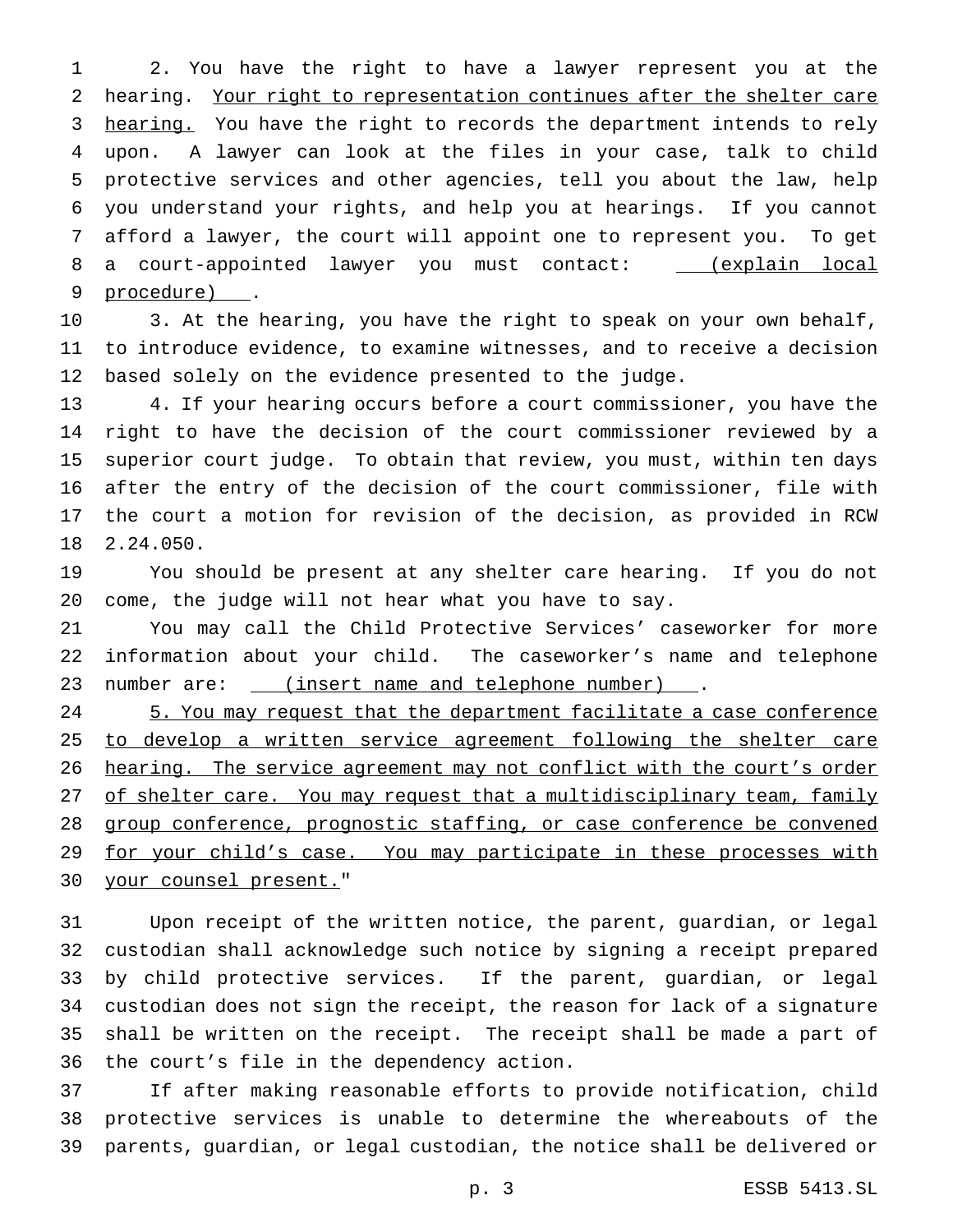sent to the last known address of the parent, guardian, or legal custodian.

 (2) If child protective services is not required to give notice under RCW 13.34.060(2) and subsection (1) of this section, the juvenile court counselor assigned to the matter shall make all reasonable efforts to advise the parents, guardian, or legal custodian of the time and place of any shelter care hearing, request that they be present, and inform them of their basic rights as provided in RCW 13.34.090.

 (3) Reasonable efforts to advise and to give notice, as required in RCW 13.34.060(2) and subsections (1) and (2) of this section, shall include, at a minimum, investigation of the whereabouts of the parent, guardian, or legal custodian. If such reasonable efforts are not successful, or the parent, guardian, or legal custodian does not appear at the shelter care hearing, the petitioner shall testify at the hearing or state in a declaration:

 (a) The efforts made to investigate the whereabouts of, and to advise, the parent, guardian, or legal custodian; and

 (b) Whether actual advice of rights was made, to whom it was made, and how it was made, including the substance of any oral communication or copies of written materials used.

 (4) The court shall hear evidence regarding notice given to, and efforts to notify, the parent, guardian, or legal custodian and shall examine the need for shelter care. The court shall hear evidence regarding the efforts made to place the child with a relative. The court shall make an express finding as to whether the notice required under RCW 13.34.060(2) and subsections (1) and (2) of this section was given to the parent, guardian, or legal custodian. All parties have the right to present testimony to the court regarding the need or lack of need for shelter care. Hearsay evidence before the court regarding the need or lack of need for shelter care must be supported by sworn testimony, affidavit, or declaration of the person offering such evidence.

 (5) A shelter care order issued pursuant to RCW 13.34.065 may be amended at any time with notice and hearing thereon. The shelter care decision of placement shall be modified only upon a showing of change in circumstances. No child may be placed in shelter care for longer than thirty days without an order, signed by the judge, authorizing continued shelter care.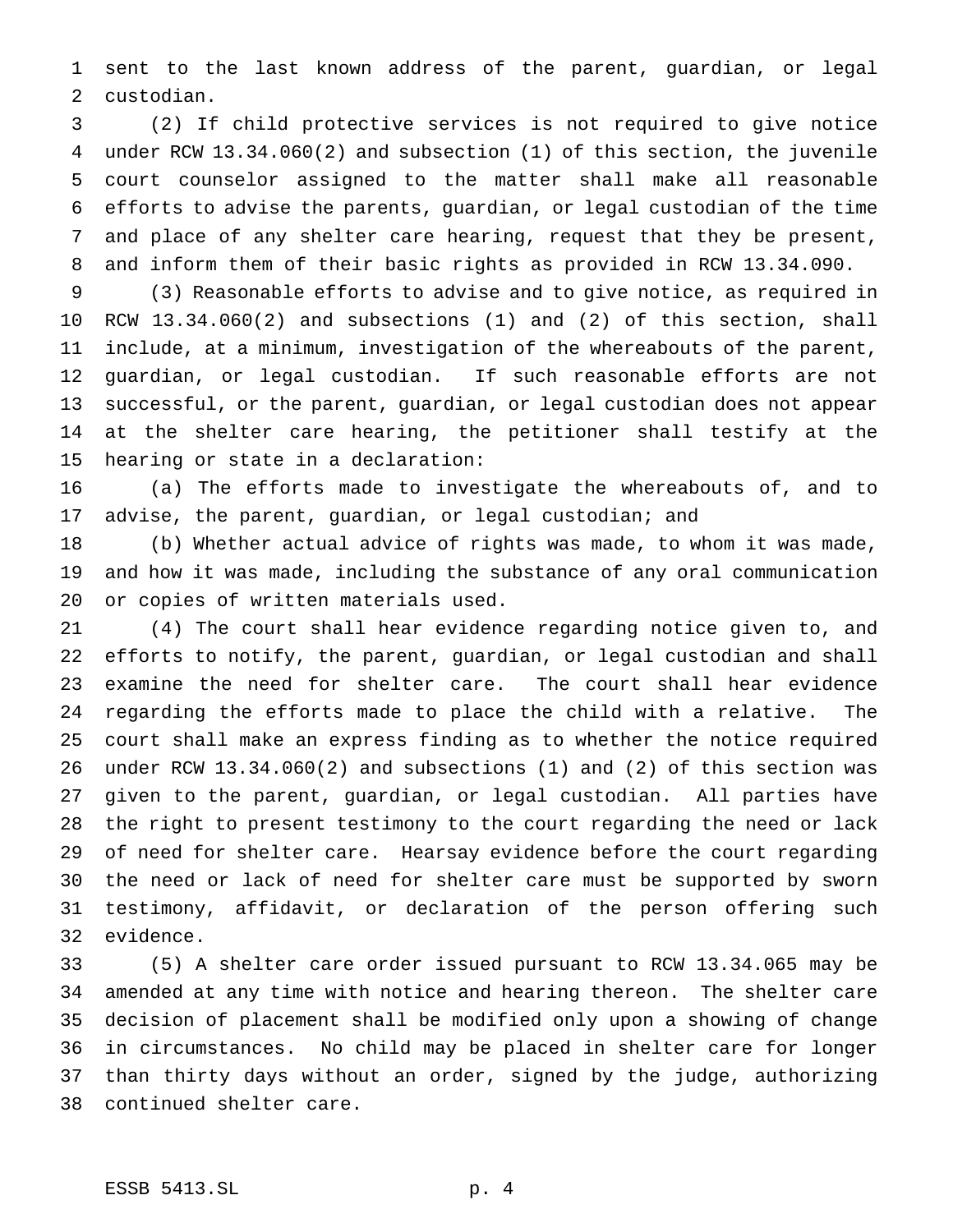(6) Any parent, guardian, or legal custodian who for good cause is unable to attend the initial shelter care hearing may request that a subsequent shelter care hearing be scheduled. The request shall be made to the clerk of the court where the petition is filed prior to the initial shelter care hearing. Upon the request of the parent, the court shall schedule the hearing within seventy-two hours of the request, excluding Saturdays, Sundays, and holidays. The clerk shall notify all other parties of the hearing by any reasonable means.

 **Sec. 3.** RCW 13.34.065 and 2000 c 122 s 7 are each amended to read as follows:

 (1) The juvenile court probation counselor shall submit a recommendation to the court as to the further need for shelter care unless the petition has been filed by the department, in which case the recommendation shall be submitted by the department.

 (2) The court shall release a child alleged to be dependent to the care, custody, and control of the child's parent, guardian, or legal custodian unless the court finds there is reasonable cause to believe that:

 (a) After consideration of the specific services that have been provided, reasonable efforts have been made to prevent or eliminate the need for removal of the child from the child's home and to make it possible for the child to return home; and

 (b)(i) The child has no parent, guardian, or legal custodian to provide supervision and care for such child; or

 (ii) The release of such child would present a serious threat of substantial harm to such child; or

 (iii) The parent, guardian, or custodian to whom the child could be released has been charged with violating RCW 9A.40.060 or 9A.40.070.

 If the court does not release the child to his or her parent, guardian, or legal custodian, and the child was initially placed with a relative pursuant to RCW 13.34.060(1), the court shall order continued placement with a relative, unless there is reasonable cause to believe the health, safety, or welfare of the child would be jeopardized. If the child was not initially placed with a relative, and the court does not release the child to his or her parent, guardian, or legal custodian, the supervising agency shall make reasonable efforts to locate a relative pursuant to RCW 13.34.060(1). If a relative is not available, the court shall order continued shelter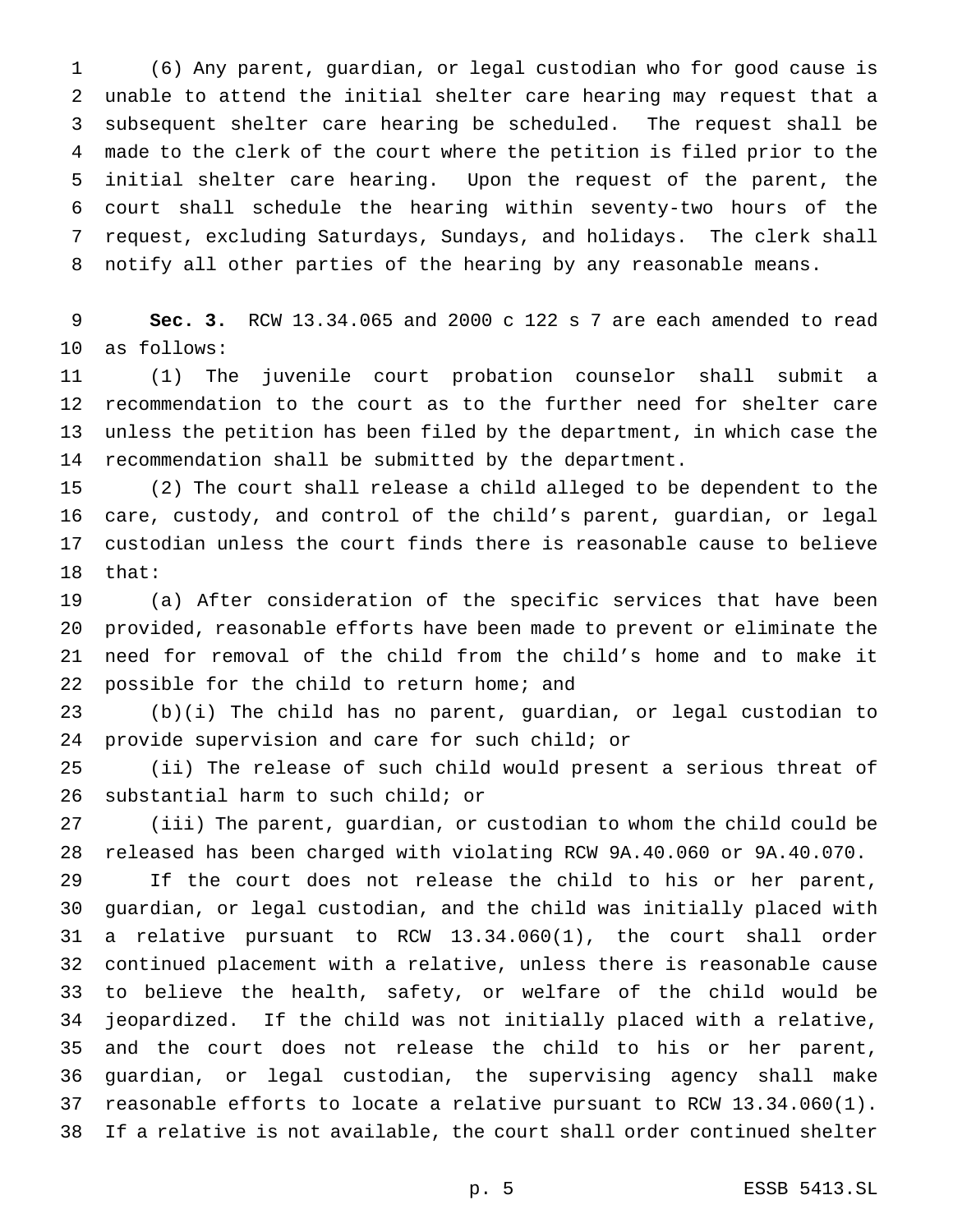care or order placement with another suitable person, and the court shall set forth its reasons for the order. The court shall enter a finding as to whether RCW 13.34.060(2) and subsections (1) and (2) of this section have been complied with. If actual notice was not given to the parent, guardian, or legal custodian and the whereabouts of such person is known or can be ascertained, the court shall order the supervising agency or the department of social and health services to make reasonable efforts to advise the parent, guardian, or legal custodian of the status of the case, including the date and time of any subsequent hearings, and their rights under RCW 13.34.090.

 (3) An order releasing the child on any conditions specified in this section may at any time be amended, with notice and hearing thereon, so as to return the child to shelter care for failure of the parties to conform to the conditions originally imposed.

 The court shall consider whether nonconformance with any conditions resulted from circumstances beyond the control of the parent and give weight to that fact before ordering return of the child to shelter care.

 (4) If a child is returned home from shelter care a second time in 20 the case, or if the supervisor of the caseworker deems it necessary, 21 the multidisciplinary team may be reconvened.

 (5) If a child is returned home from shelter care a second time in 23 the case a law enforcement officer must be present and file a report to 24 the department.

 **Sec. 4.** RCW 13.34.180 and 2000 c 122 s 25 are each amended to read as follows:

 (1) A petition seeking termination of a parent and child relationship may be filed in juvenile court by any party to the dependency proceedings concerning that child. Such petition shall conform to the requirements of RCW 13.34.040, shall be served upon the parties as provided in RCW 13.34.070(8), and shall allege all of the following unless subsection (2) or (3) of this section applies:

(a) That the child has been found to be a dependent child;

 (b) That the court has entered a dispositional order pursuant to RCW 13.34.130;

 (c) That the child has been removed or will, at the time of the hearing, have been removed from the custody of the parent for a period of at least six months pursuant to a finding of dependency;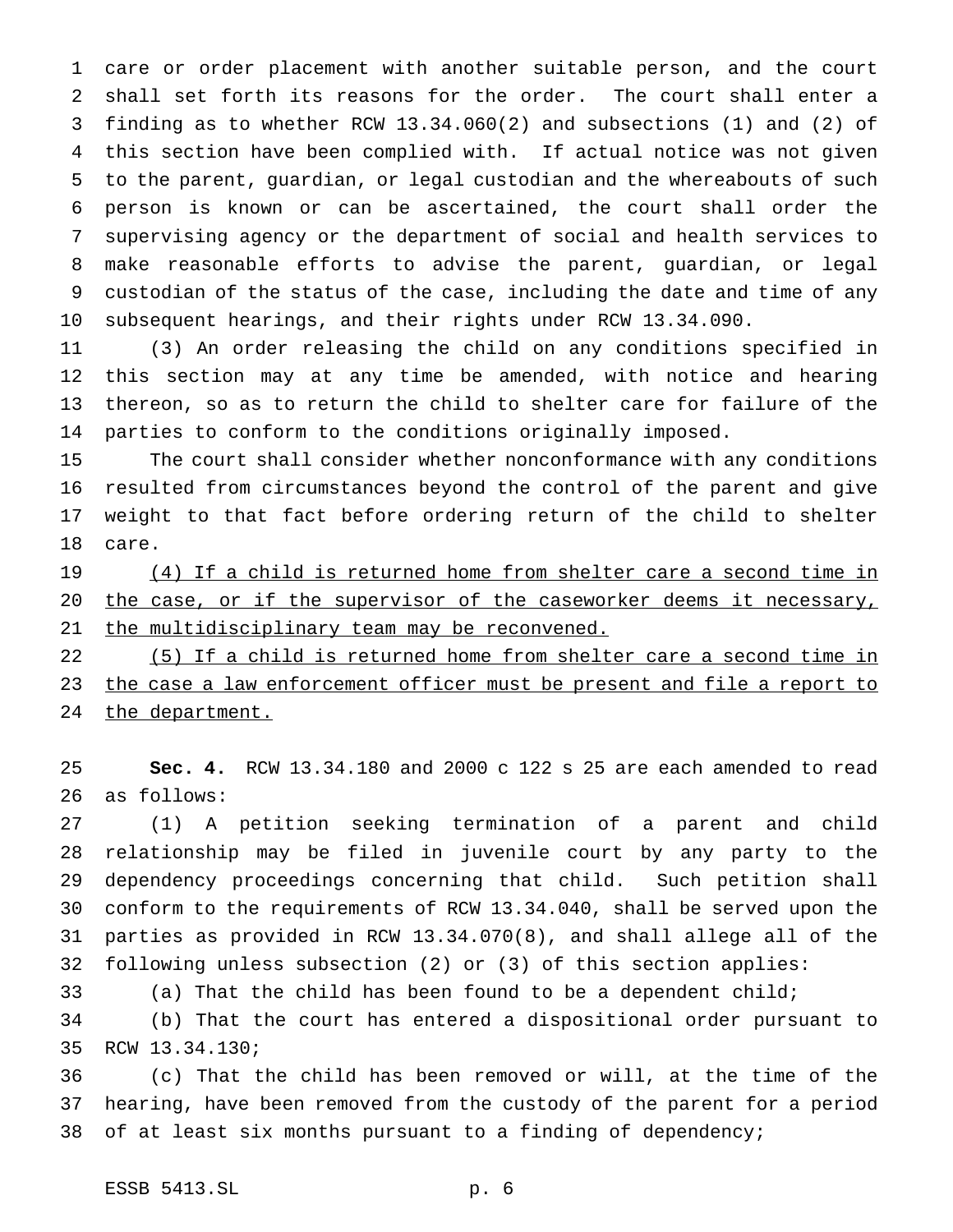(d) That the services ordered under RCW 13.34.136 have been expressly and understandably offered or provided and all necessary services, reasonably available, capable of correcting the parental deficiencies within the foreseeable future have been expressly and understandably offered or provided;

 (e) That there is little likelihood that conditions will be remedied so that the child can be returned to the parent in the near future. A parent's failure to substantially improve parental deficiencies within twelve months following entry of the dispositional order shall give rise to a rebuttable presumption that there is little likelihood that conditions will be remedied so that the child can be returned to the parent in the near future. The presumption shall not arise unless the petitioner makes a showing that all necessary services reasonably capable of correcting the parental deficiencies within the foreseeable future have been clearly offered or provided. In determining whether the conditions will be remedied the court may consider, but is not limited to, the following factors:

 (i) Use of intoxicating or controlled substances so as to render the parent incapable of providing proper care for the child for 20 extended periods of time or for periods of time that present a risk of 21 imminent harm to the child, and documented unwillingness of the parent to receive and complete treatment or documented multiple failed treatment attempts; or

 (ii) Psychological incapacity or mental deficiency of the parent that is so severe and chronic as to render the parent incapable of 26 providing proper care for the child for extended periods of time or for periods of time that present a risk of imminent harm to the child, and documented unwillingness of the parent to receive and complete treatment or documentation that there is no treatment that can render the parent capable of providing proper care for the child in the near future; and

 (f) That continuation of the parent and child relationship clearly diminishes the child's prospects for early integration into a stable and permanent home.

 (2) In lieu of the allegations in subsection (1) of this section, the petition may allege that the child was found under such circumstances that the whereabouts of the child's parent are unknown and no person has acknowledged paternity or maternity and requested custody of the child within two months after the child was found.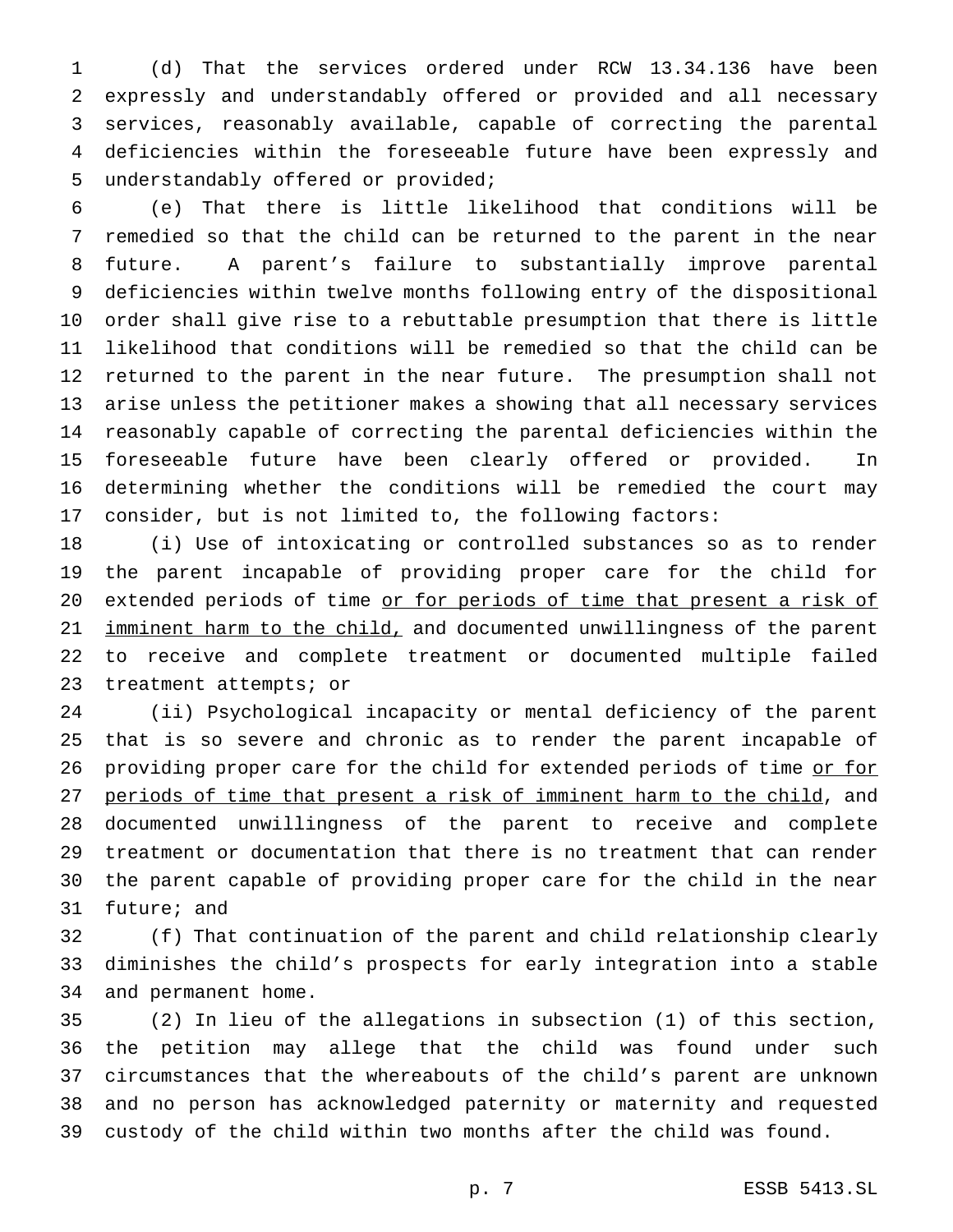(3) In lieu of the allegations in subsection (1)(b) through (f) of this section, the petition may allege that the parent has been convicted of:

 (a) Murder in the first degree, murder in the second degree, or homicide by abuse as defined in chapter 9A.32 RCW against another child of the parent;

 (b) Manslaughter in the first degree or manslaughter in the second degree, as defined in chapter 9A.32 RCW against another child of the parent;

 (c) Attempting, conspiring, or soliciting another to commit one or more of the crimes listed in (a) or (b) of this subsection; or

 (d) Assault in the first or second degree, as defined in chapter 9A.36 RCW, against the surviving child or another child of the parent. (4) Notice of rights shall be served upon the parent, guardian, or legal custodian with the petition and shall be in substantially the following form:

## "NOTICE

 A petition for termination of parental rights has been filed against you. You have important legal rights and you must take steps to protect your interests. This petition could result in permanent loss of your parental rights.

22 1. You have the right to a fact-finding hearing before a judge.

 2. You have the right to have a lawyer represent you at the hearing. A lawyer can look at the files in your case, talk to the department of social and health services and other agencies, tell you about the law, help you understand your rights, and help you at hearings. If you cannot afford a lawyer, the court will appoint one to represent you. To get a 30 court-appointed lawyer you must contact: \_ (explain local procedure) .

 3. At the hearing, you have the right to speak on your own behalf, to introduce evidence, to examine witnesses, and to receive a decision based solely on the evidence presented to the judge.

You should be present at this hearing.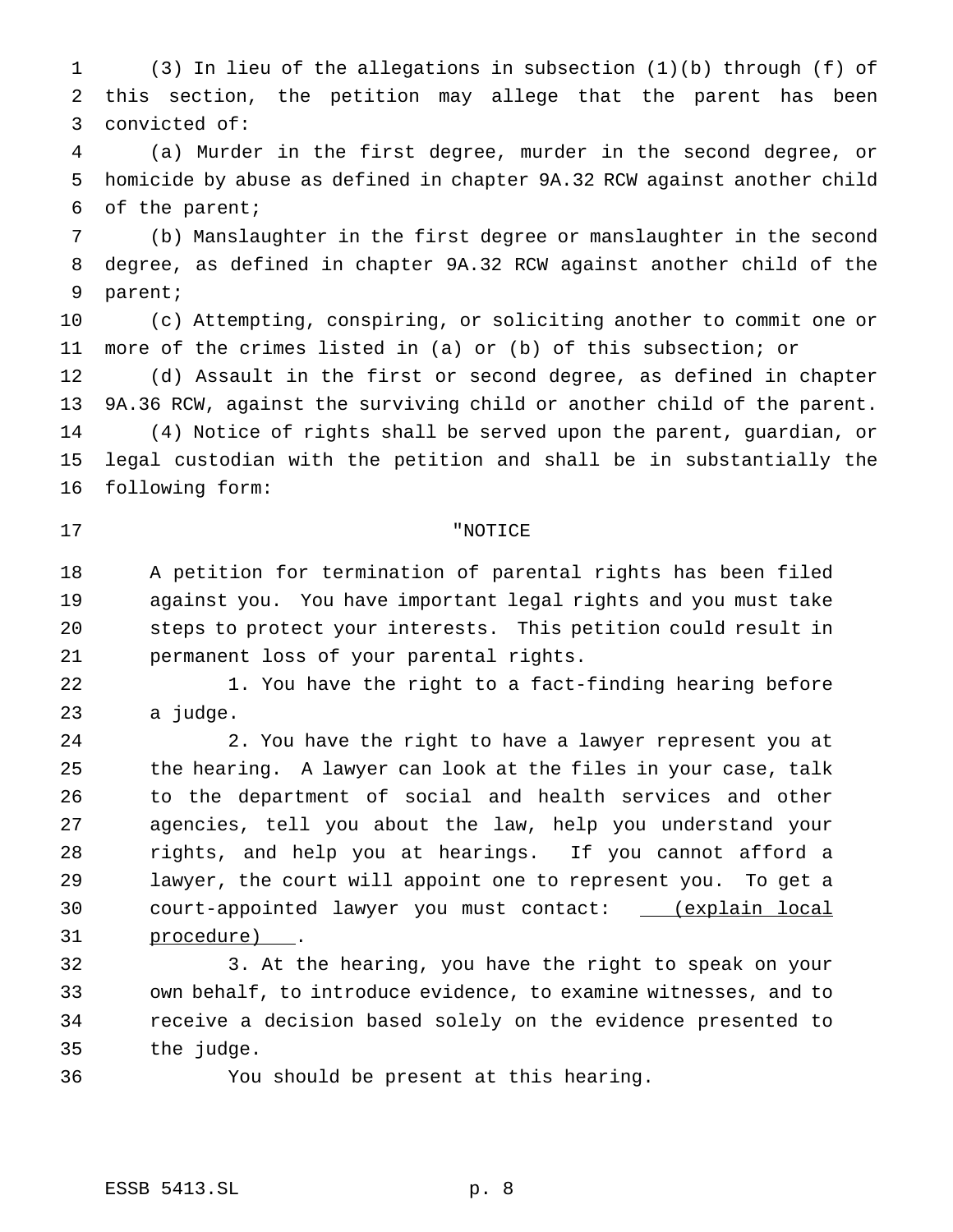1 You may call *\_\_\_ (insert agency)* for more information about your child. The agency's name and telephone number are

(insert name and telephone number) ."

 **Sec. 5.** RCW 13.34.138 and 2000 c 122 s 19 are each amended to read as follows:

 (1) Except for children whose cases are reviewed by a citizen review board under chapter 13.70 RCW, the status of all children found to be dependent shall be reviewed by the court at least every six months from the beginning date of the placement episode or the date dependency is established, whichever is first, at a hearing in which it 11 shall be determined whether court supervision should continue. The initial review hearing shall be an in-court review and shall be set six 13 months from the beginning date of the placement episode or no more than 14 ninety days from the entry of the disposition order, whichever comes first. The initial review hearing may be a permanency planning hearing when necessary to meet the time frames set forth in RCW 13.34.145(3) or 17 13.34.134. The review shall include findings regarding the agency and parental completion of disposition plan requirements, and if necessary, 19 revised permanency time limits. This review shall consider both the agency's and parent's efforts that demonstrate consistent measurable progress over time in meeting the disposition plan requirements. The requirements for the initial review hearing, including the in-court 23 requirement, shall be accomplished within existing resources. The supervising agency shall provide a foster parent, preadoptive parent, or relative with notice of, and their right to an opportunity to be heard in, a review hearing pertaining to the child, but only if that person is currently providing care to that child at the time of the hearing. This section shall not be construed to grant party status to any person who has been provided an opportunity to be heard.

 (a) A child shall not be returned home at the review hearing unless the court finds that a reason for removal as set forth in RCW 13.34.130 no longer exists. The parents, guardian, or legal custodian shall report to the court the efforts they have made to correct the conditions which led to removal. If a child is returned, casework supervision shall continue for a period of six months, at which time there shall be a hearing on the need for continued intervention.

 (b) If the child is not returned home, the court shall establish in writing: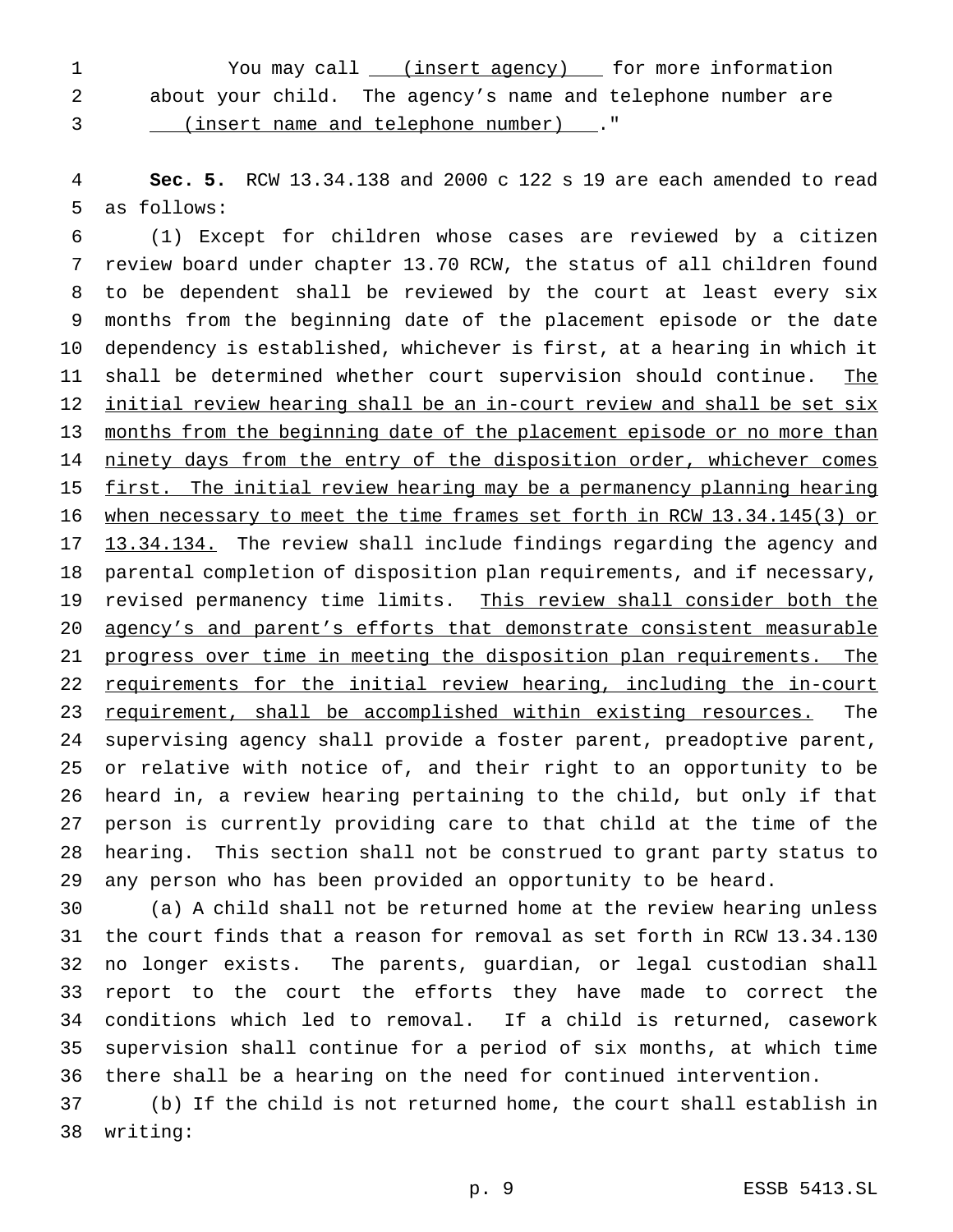(i) Whether reasonable services have been provided to or offered to the parties to facilitate reunion, specifying the services provided or offered;

 (ii) Whether the child has been placed in the least-restrictive setting appropriate to the child's needs, including whether consideration and preference has been given to placement with the child's relatives;

 (iii) Whether there is a continuing need for placement and whether the placement is appropriate;

 (iv) Whether there has been compliance with the case plan by the child, the child's parents, and the agency supervising the placement; (v) Whether progress has been made toward correcting the problems that necessitated the child's placement in out-of-home care;

 (vi) Whether the parents have visited the child and any reasons why visitation has not occurred or has been infrequent;

 (vii) Whether additional services, including housing assistance, are needed to facilitate the return of the child to the child's parents; if so, the court shall order that reasonable services be 19 offered specifying such services; and

 (viii) The projected date by which the child will be returned home or other permanent plan of care will be implemented.

 (c) The court at the review hearing may order that a petition seeking termination of the parent and child relationship be filed.

 (2) The court's ability to order housing assistance under RCW 13.34.130 and this section is: (a) Limited to cases in which homelessness or the lack of adequate and safe housing is the primary reason for an out-of-home placement; and (b) subject to the availability of funds appropriated for this specific purpose.

 NEW SECTION. **Sec. 6.** A new section is added to chapter 13.34 RCW to read as follows:

 The department shall, within existing resources, provide to parents requesting a multidisciplinary team, family group conference, prognostic staffing, or case conference, information that describes these processes prior to the processes being undertaken.

 **Sec. 7.** RCW 13.34.110 and 2000 c 122 s 11 are each amended to read as follows: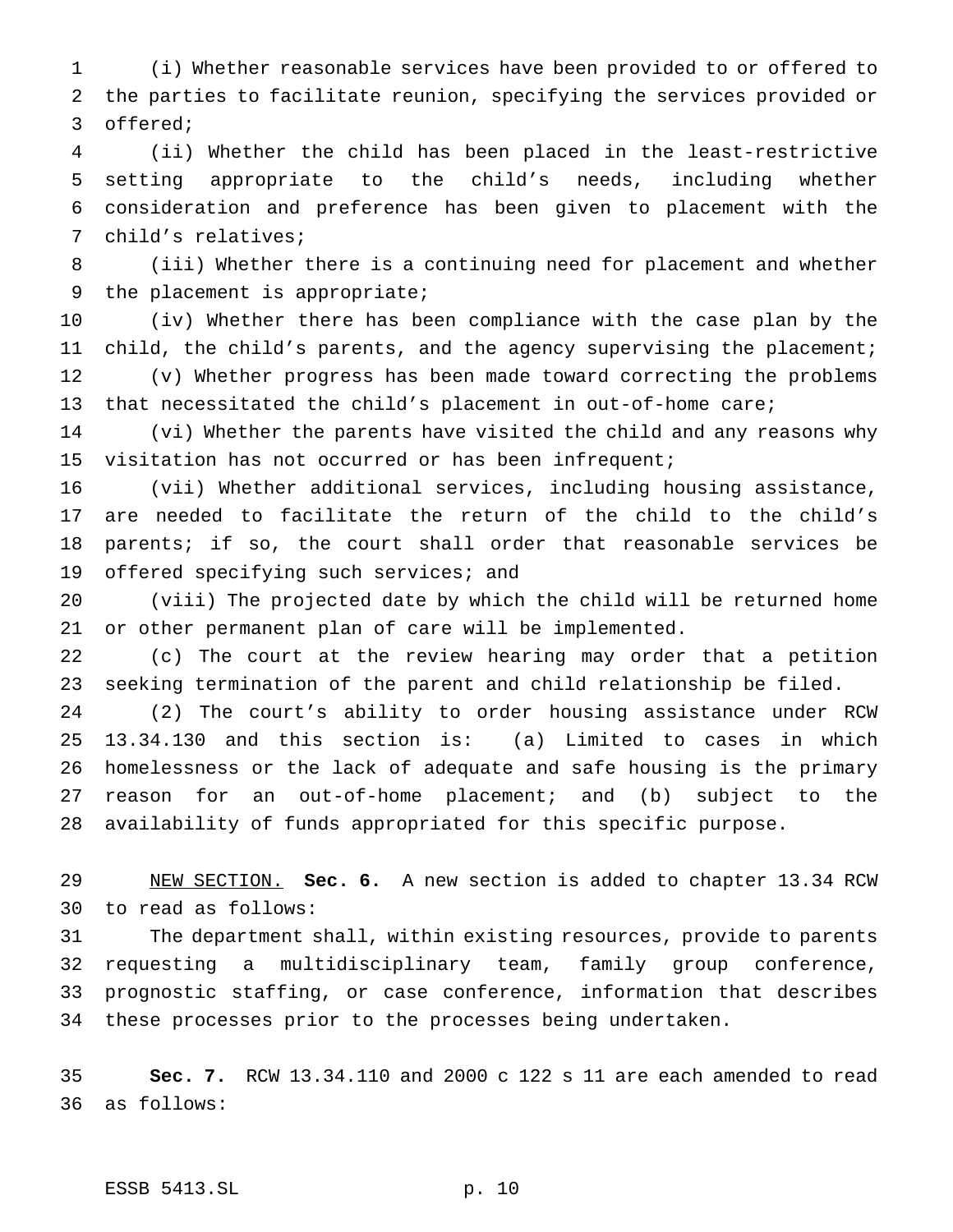(1) The court shall hold a fact-finding hearing on the petition and, unless the court dismisses the petition, shall make written 3 findings of fact, stating the reasons therefor. The rules of evidence 4 shall apply at the fact-finding hearing and the parent, guardian, or legal custodian of the child shall have all of the rights provided in RCW 13.34.090(1). The petitioner shall have the burden of establishing 7 by a preponderance of the evidence that the child is dependent within the meaning of RCW 13.34.030.

9 (2)(a) The parent, guardian, or legal custodian of the child may 10 waive his or her right to a fact-finding hearing by stipulating or 11 agreeing to the entry of an order of dependency establishing that the 12 child is dependent within the meaning of RCW 13.34.030. The parent, 13 guardian, or legal custodian may also stipulate or agree to an order of 14 disposition pursuant to RCW 13.34.130 at the same time. Any stipulated 15 or agreed order of dependency or disposition must be signed by the 16 parent, guardian, or legal custodian and his or her attorney, unless 17 the parent, guardian, or legal custodian has waived his or her right to 18 an attorney in open court, and by the petitioner and the attorney, 19 guardian ad litem, or court-appointed special advocate for the child, 20 if any. If the department of social and health services is not the 21 petitioner and is required by the order to supervise the placement of 22 the child or provide services to any party, the department must also 23 agree to and sign the order.

 (b) Entry of any stipulated or agreed order of dependency or 25 disposition is subject to approval by the court. The court shall 26 receive and review a social study before entering a stipulated or agreed order and shall consider whether the order is consistent with the allegations of the dependency petition and the problems that necessitated the child's placement in out-of-home care. No social file or social study may be considered by the court in connection with the fact-finding hearing or prior to factual determination, except as otherwise admissible under the rules of evidence.

33 (c) Prior to the entry of any stipulated or agreed order of 34 dependency, the parent, guardian, or legal custodian of the child and 35 his or her attorney must appear before the court and the court within 36 available resources must inquire and establish on the record that:

37 (i) The parent, guardian, or legal custodian understands the terms 38 of the order or orders he or she has signed, including his or her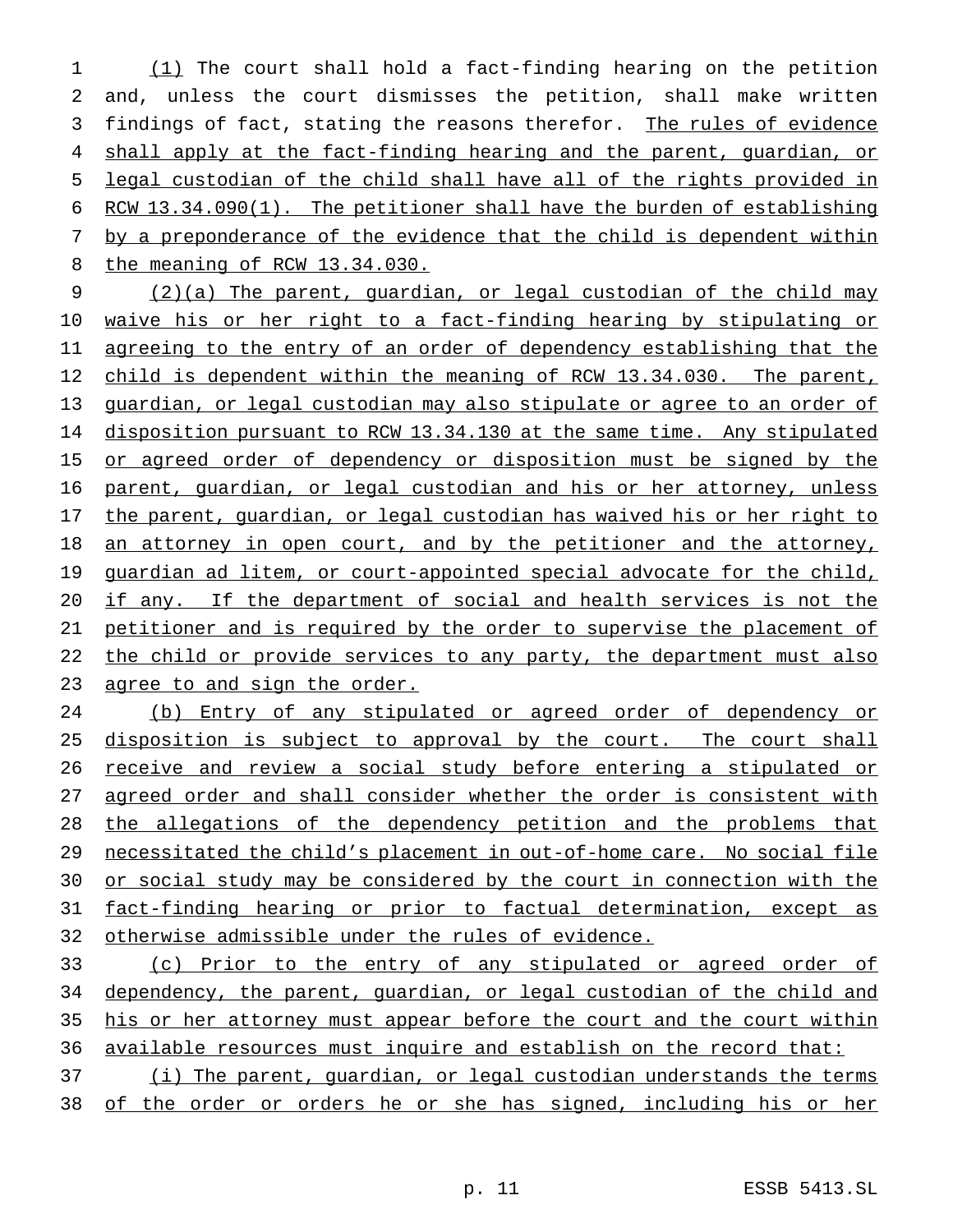responsibility to participate in remedial services as provided in any

2 disposition order;

 (ii) The parent, guardian, or legal custodian understands that entry of the order starts a process that could result in the filing of a petition to terminate his or her relationship with the child within the time frames required by state and federal law if he or she fails to comply with the terms of the dependency or disposition orders or fails 8 to substantially remedy the problems that necessitated the child's placement in out-of-home care;

 (iii) The parent, guardian, or legal custodian understands that the entry of the stipulated or agreed order of dependency is an admission that the child is dependent within the meaning of RCW 13.34.030 and shall have the same legal effect as a finding by the court that the 14 child is dependent by at least a preponderance of the evidence, and 15 that the parent, guardian, or legal custodian shall not have the right in any subsequent proceeding for termination of parental rights or 17 dependency quardianship pursuant to this chapter or nonparental custody pursuant to chapter 26.10 RCW to challenge or dispute the fact that the 19 child was found to be dependent; and

 (iv) The parent, guardian, or legal custodian knowingly and willingly stipulated and agreed to and signed the order or orders, without duress, and without misrepresentation or fraud by any other 23 party.

 If a parent, guardian, or legal custodian fails to appear before 25 the court after stipulating or agreeing to entry of an order of dependency, the court may enter the order upon a finding that the parent, guardian, or legal custodian had actual notice of the right to appear before the court and chose not to do so. The court may require 29 other parties to the order, including the attorney for the parent, guardian, or legal custodian, to appear and advise the court of the parent's, guardian's, or legal custodian's notice of the right to appear and understanding of the factors specified in this subsection. A parent, guardian, or legal custodian may choose to waive his or her 34 presence at the in-court hearing for entry of the stipulated or agreed order of dependency by submitting to the court through counsel a completed stipulated or agreed dependency fact-finding/disposition statement in a form determined by the Washington state supreme court pursuant to General Rule GR 9.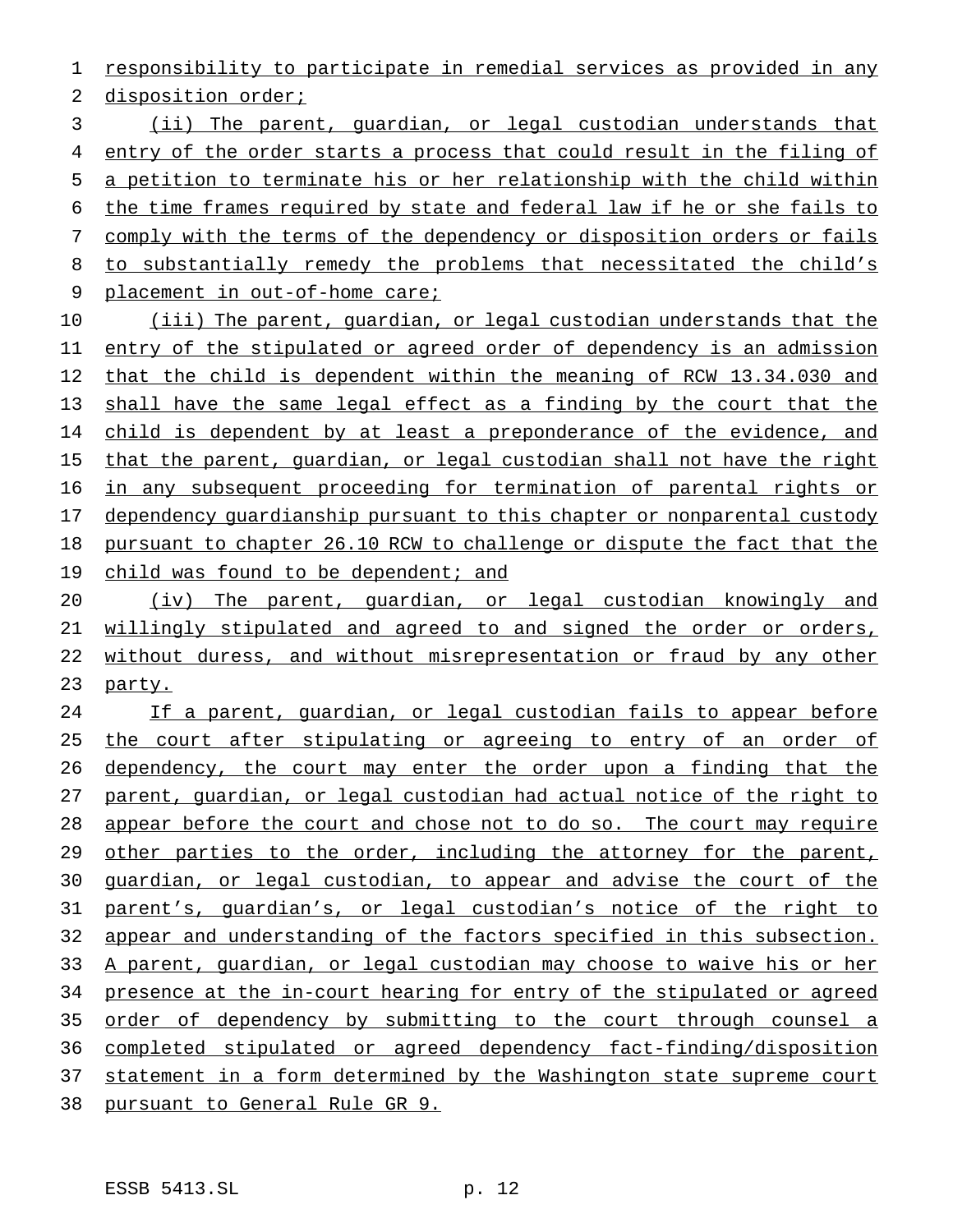(3) Immediately after the entry of the findings of fact, the court shall hold a disposition hearing, unless there is good cause for continuing the matter for up to fourteen days. If good cause is shown, the case may be continued for longer than fourteen days. Notice of the time and place of the continued hearing may be given in open court. If notice in open court is not given to a party, that party shall be notified by certified mail of the time and place of any continued hearing. Unless there is reasonable cause to believe the health, safety, or welfare of the child would be jeopardized or efforts to reunite the parent and child would be hindered, the court shall direct 11 the department to notify those adult persons who:  $((+1+))$  (a) Are related by blood or marriage to the child in the following degrees: Parent, grandparent, brother, sister, stepparent, stepbrother, 14 stepsister, uncle, or aunt;  $((+2))$  (b) are known to the department as having been in contact with the family or child within the past twelve 16 months; and  $((+3))$  (c) would be an appropriate placement for the child. Reasonable cause to dispense with notification to a parent under this section must be proved by clear, cogent, and convincing evidence.

 The parties need not appear at the fact-finding or dispositional hearing if the parties, their attorneys, the guardian ad litem, and 22 court-appointed special advocates, if any, are all in agreement. ((The court shall receive and review a social study before entering an order 24 based on agreement. No social file or social study may be considered 25 by the court in connection with the fact-finding hearing or prior to factual determination, except as otherwise admissible under the rules 27 of evidence.))

 NEW SECTION. **Sec. 8.** A new section is added to chapter 13.34 RCW to read as follows:

 The department of social and health services shall promulgate rules that create good cause exceptions to the establishment and enforcement of child support from parents of children in out-of-home placement under chapter 13.34 or 13.32A RCW that do not violate federal funding requirements. The department shall present the rules and the department's plan for implementation of the rules to the appropriate committees of the legislature prior to the 2002 legislative session.